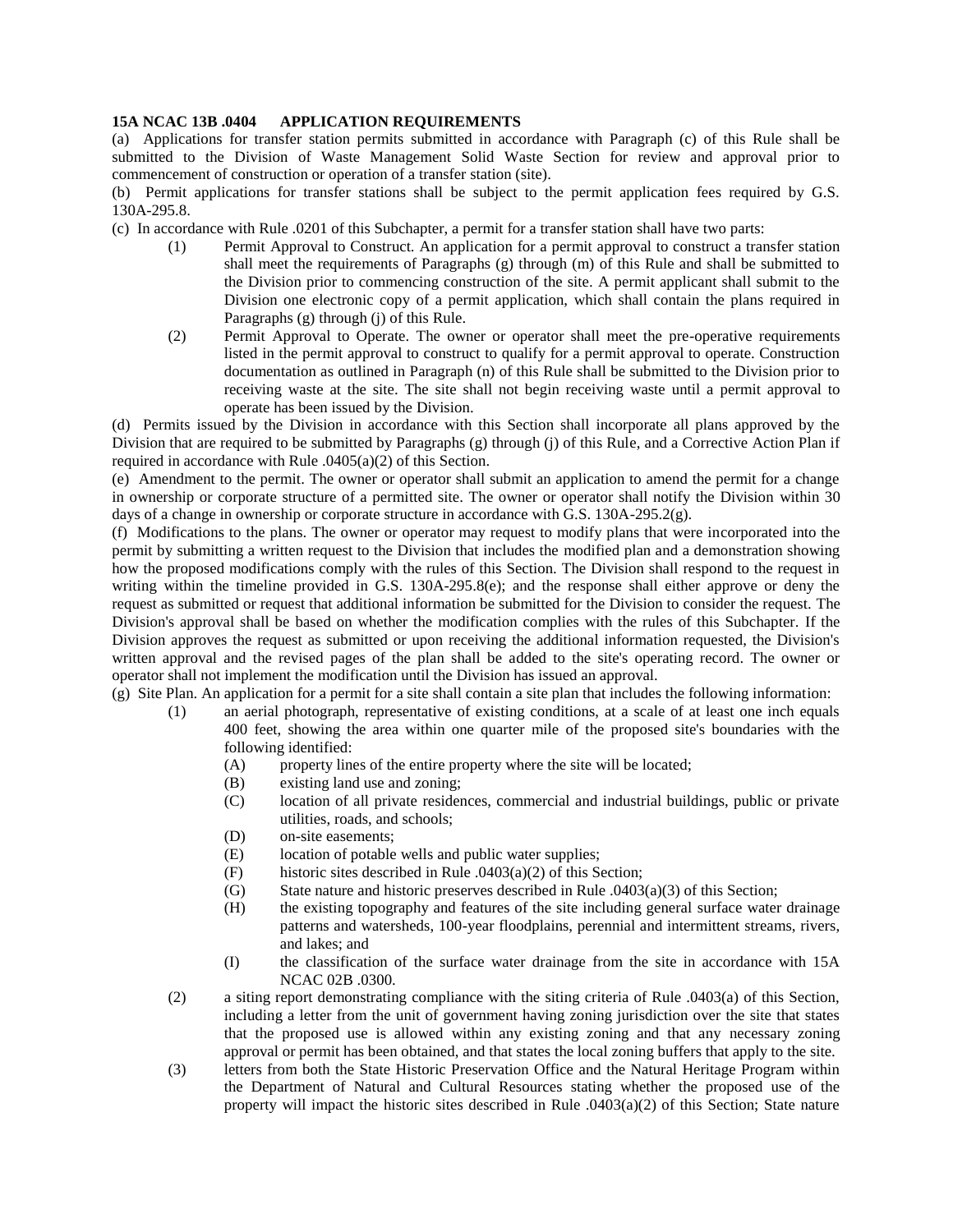and historic preserves described in Rule  $.0403(a)(3)$  of this Section; or the endangered or threatened species described in Rule  $.0403(a)(4)$  of this Section located at the site.

(h) Construction Plan. An application for a permit for a site shall contain a construction plan that includes the following items:

- (1) Site construction drawings showing:
	- (A) existing and proposed contours;
	- (B) property boundaries;
	- (C) the location of barriers, fences, or other structures that control access to the site;
	- (D) buffer areas and distances to wells, residences, wetlands and water bodies, and descriptions of any buffer requirements by local government zoning regulations;
	- (E) the water diversion, collection, conveyance, erosion and sedimentation control, treatment, storage, and discharge facilities that will be used, such as drainage patterns and surface water drainage control structures both within the area and at the site perimeter, including berms, ditches, sedimentation basins, pumps, sumps, culverts, pipes, inlets, velocity breaks, sodding, erosion matting, or other methods of erosion control;
	- (F) the solid waste storage, loading, and unloading areas, including the tipping floor;
	- (G) buildings and facilities that will be used in the operation, including their horizontal and vertical dimensions;
	- (H) concrete foundations or pads and identification of all other ground cover for the site operation;
	- (I) location of scales and weigh stations that will be used in the operation;
	- (J) a survey grid with base lines and monuments that will be used for field control;
	- (K) access roads and traffic flow patterns to and within the site;
	- (L) leachate collection, control, and treatment systems including pipes, manholes, trenches, berms, collection sumps or basins, pumps, risers, liners, and liner splices; and
	- (M) materials management handling areas for sites that will manage pre-sorted recyclables and any materials diverted from the incoming waste stream; and
- (2) a description of how the site will comply with the design requirements of Rule .0403(b) of this Section.

(i) Operations Plan. An application for a permit for a site shall contain an operations plan that shall include the following information:

- (1) the type and quantity of waste that will be accepted, the anticipated sources of the waste accepted, the intended destination of waste removed from the site, and the intended destination of recovered materials if any are proposed to be removed from the site;
- (2) the procedures and anticipated processing and storage times for the activities that the site is proposing to conduct, such as receiving, screening, processing, handling, salvaging, storage, and removal of waste and recovered materials including recyclables, wastes banned from landfill disposal in accordance with G.S. 130A-309.10(f), and special wastes as defined in G.S. 130A-290(a)(40);
- (3) the hours of operation, staffing, parking for visitors and employees, and traffic routing;
- (4) methods for vector control, dust and odor control, drainage and erosion control, fire prevention, and daily cleanup;
- (5) record-keeping procedures;
- (6) groundwater and surface water monitoring and corrective action, if required by the Division in accordance with Rule  $.0405(a)(2)$  of this Section;
- (7) a description of how the site will comply with the operational requirements of Rule .0405 of this Section;
- (8) for sites that will accept, process, or recycle construction and demolition wastes, a description of how the site will comply with 40 CFR 61, Subpart M, and G.S. 130A-444 through 452;
- (9) for sites designed with a leachate collection system, a leachate management plan that includes the following information:
	- (A) the performance and design concepts for the leachate collection system and any storm water segregation included in the engineering design;
	- (B) monitoring procedures for leachate storage tanks, if present;
	- (C) operational control methods to ensure that surface water is diverted from the operational area, and the tipping floor is free of standing water; and